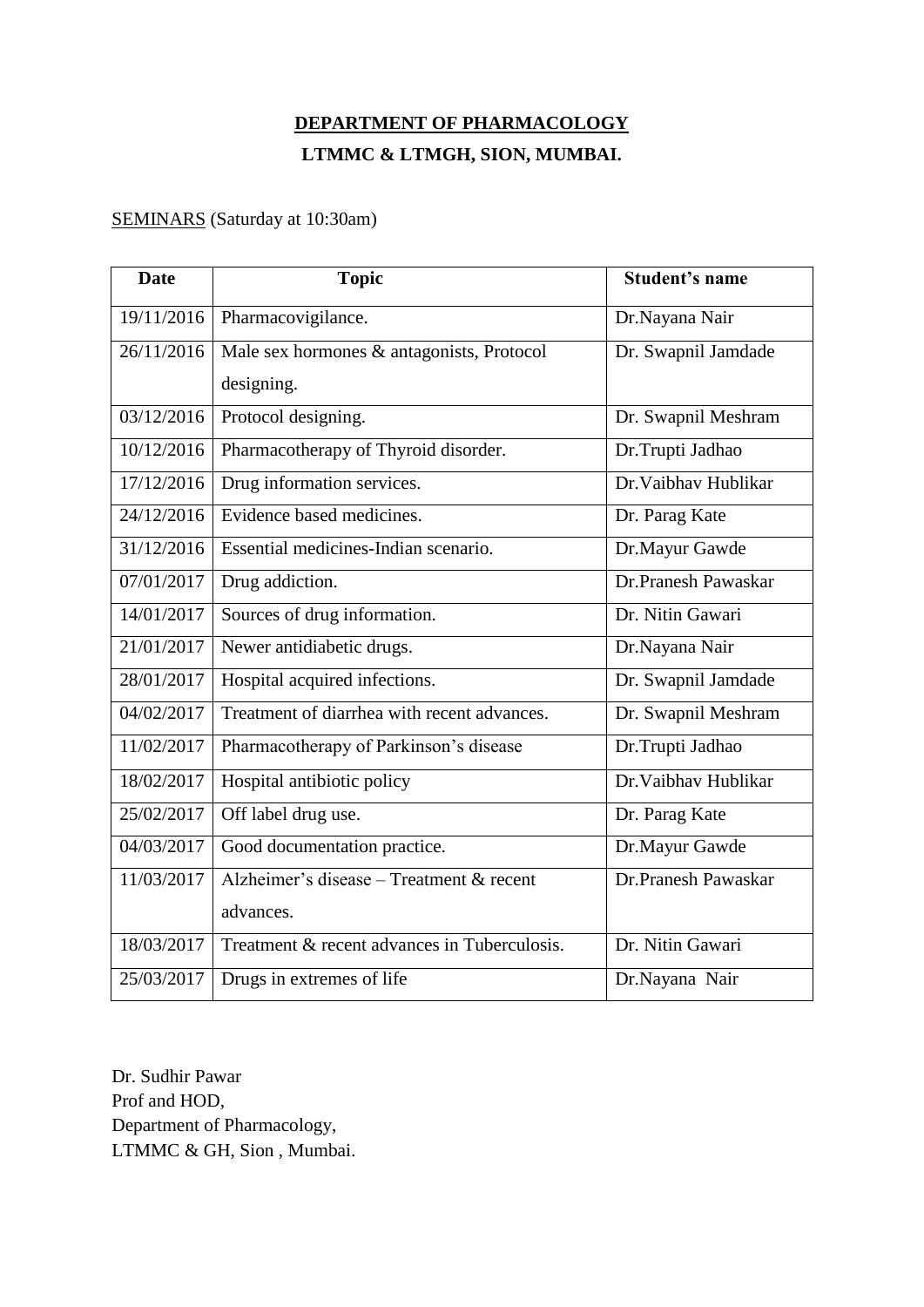## **DEPARTMENT OF PHARMACOLOGY LTMMC & LTMGH, SION, MUMBAI.**

**Date Student's name** 21/11/2016 Dr. Nitin Gawari 28/11/2016 Dr. Pranesh Pawaskar 05/12/2016 Dr. Nayana Nair 12/12/2016 Dr. Swapnil Jamdade 19/12/2016 Dr. Swapnil Meshram 26/12/2016 Dr.Trupti Jadhao 02/01/2017 **Dr. Mayur Gawde** 09/01/2017 **Dr. Parag Kate** 16/01/2017 Dr.Vaibhav Hublikar 23/01/2017 Dr. Nitin Gawari 30/01/2017 Dr.Pranesh Pawaskar 06/02/2017 Dr.Nayana Nair 13/02/2017 Dr. Swapnil Jamdade 20/02/2017 Dr. Swapnil Meshram 27/02/2017 Dr.Trupti Jadhao 06/03/2017 Dr.Mayur Gawde 13/03/2017 Dr. Parag Kate 20/03/2017 Dr.Vaibhav Hublikar

JOURNAL CLUB (every Monday at 10:30am)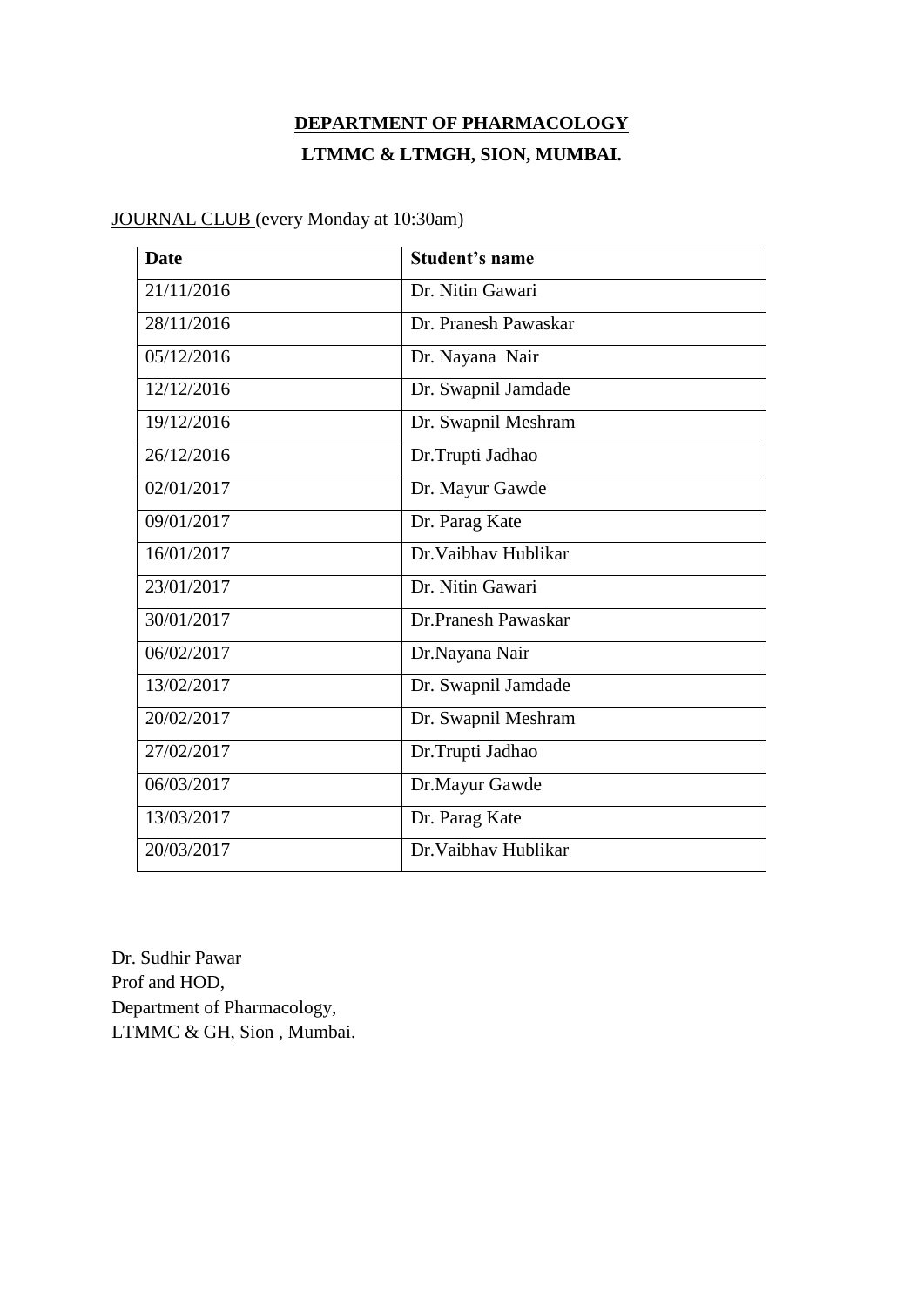## **DEPARTMENT OF PHARMACOLOGY**

### **LTMMC & LTMGH, SION, MUMBAI.**

#### PHARMACOVIGILANCE CASE PRESENTATION

(Every  $1<sup>st</sup>$ ,  $3<sup>rd</sup>$  and  $5<sup>th</sup>$  Friday of the month at 10:30am)

| Date       | <b>Student's name</b>                        |
|------------|----------------------------------------------|
| 02/12/2016 | Dr. Swapnil Jamdade and Dr. Pranesh Pawaskar |
| 16/12/2016 | Dr. Trupti Jadhao and Dr. Nayana Nair        |
| 30/12/2016 | Dr. Swapnil Meshram and Dr. Nitin Gawari     |
| 06/01/2017 | Dr. Swapnil Jamdade and Dr. Pranesh Pawaskar |
| 20/01/2017 | Dr. Trupti Jadhao and Dr. Nayana Nair        |
| 03/02/2017 | Dr. Swapnil Meshram and Dr. Nitin Gawari     |
| 17/02/2017 | Dr. Swapnil Jamdade and Dr. Pranesh Pawaskar |
| 03/03/2017 | Dr.Trupti Jadhao and Dr.Nayana Nair          |
| 17/03/2017 | Dr. Swapnil Meshram and Dr. Nitin Gawari     |
| 31/03/2017 | Dr. Swapnil Jamdade and Dr. Pranesh Pawaskar |
| 07/04/2017 | Dr. Trupti Jadhao and Dr. Nayana Nair        |
| 21/04/2017 | Dr. Swapnil Meshram and Dr. Nitin Gawari     |